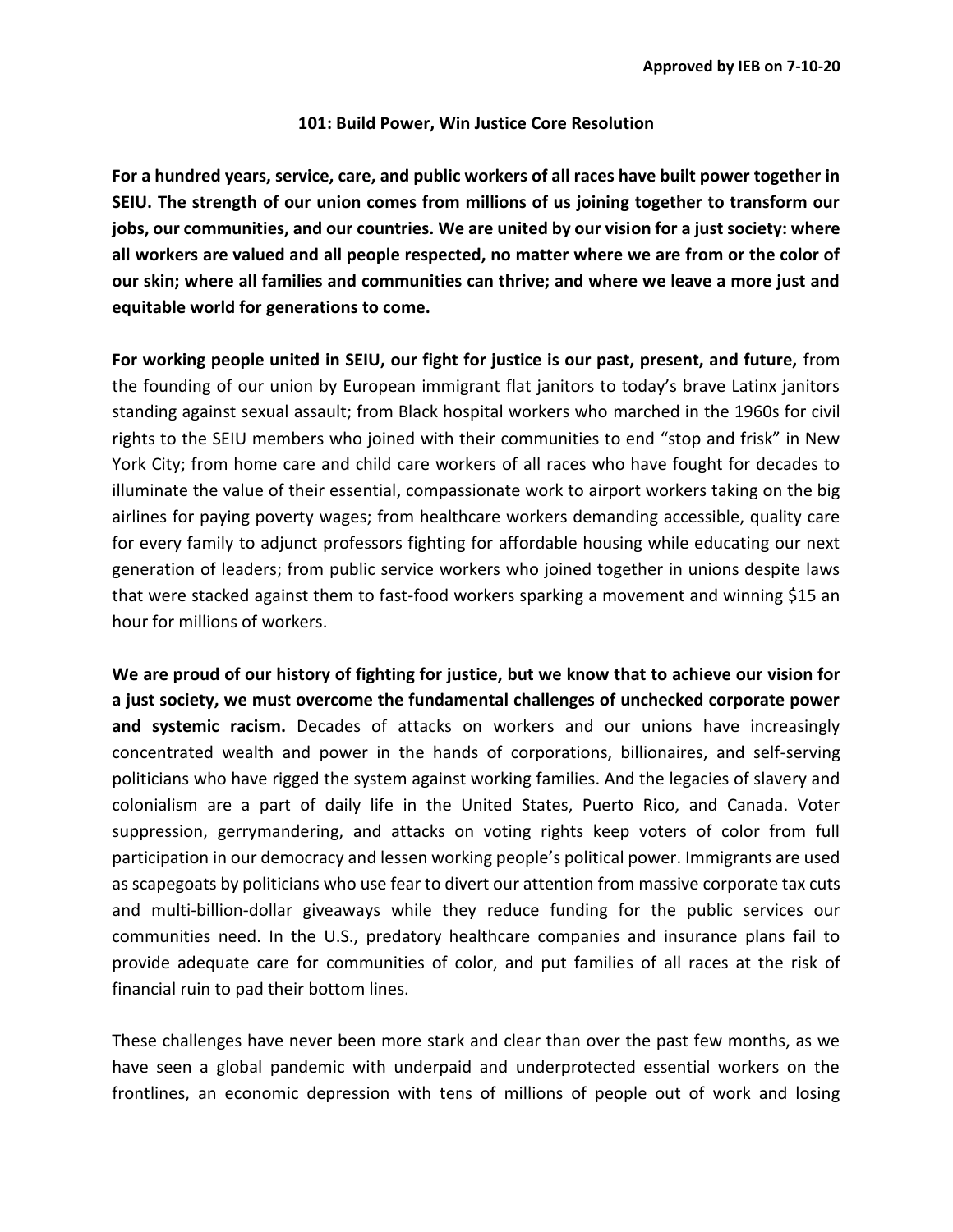healthcare coverage, and a worldwide uprising to defend Black lives against police and state violence and to repudiate systemic racism.

**These crises have laid bare in a new way the deep divides and inequities that have long existed in our countries. But they have also shown the resilience and power of working people when we join together.** We honor the courage and dedication of frontline healthcare workers and all essential workers caring for us through the pandemic. We honor the dignity of Asian American Pacific Islander workers who deal with racist, xenophobic attacks spurred by the president's harmful rhetoric. We honor the leadership of Black workers in creating a worldwide, multi-racial movement to demand an end to police brutality. Millions of us have gone to work every day to keep our countries safe, healthy, and fed. And millions of us have taken to the streets to demand justice and accountability, to demand safety for our children, to tear down painful monuments to the Confederacy, and to imagine together a new way forward.

**Now, we must act swiftly and with conviction to confront the deadly impacts of unchecked corporate power and structural racism.** We must challenge the corporate power that feeds a cycle of multi-generational poverty and drives down standards for SEIU members and all workers. And we must demand solutions from government that center communities of color and dismantle racist policies to make sure every family is healthy and safe with the opportunity to thrive, no matter our race, our immigration status, our gender, our job, or where we live.

We believe deeply in the profound transformation that comes with organizing, with joining **together, and with building and holding power together -- and for each other -- in our unions.** We will use that power to disrupt the unjust system and mobilize by the millions. From fast-food workers who built the power of the strike for a new generation of workers, to the bold demands of teachers and school workers who went on strike by the tens of thousands across the country, to the dedicated healthcare workers and other essential workers risking their lives to save ours and risking their jobs to speak out during the pandemic, to the workers striking -- sometimes alone -- for protection on their jobs in the midst of this crisis, to the millions who have taken to the streets worldwide to defend Black lives, we have seen the power of working people disrupting the status quo.

**The essential workers of SEIU and the Fight for \$15 and a Union are committed to build the path forward with hope and determination to create a just, resilient United States, Puerto Rico, and Canada** in which Black lives matter, in which SEIU members have the strength to improve wages and benefits in our industries, in which working people of all races can join together in unions to have a seat at the table and create family-sustaining jobs, and in which everyone participates fully in our democracy.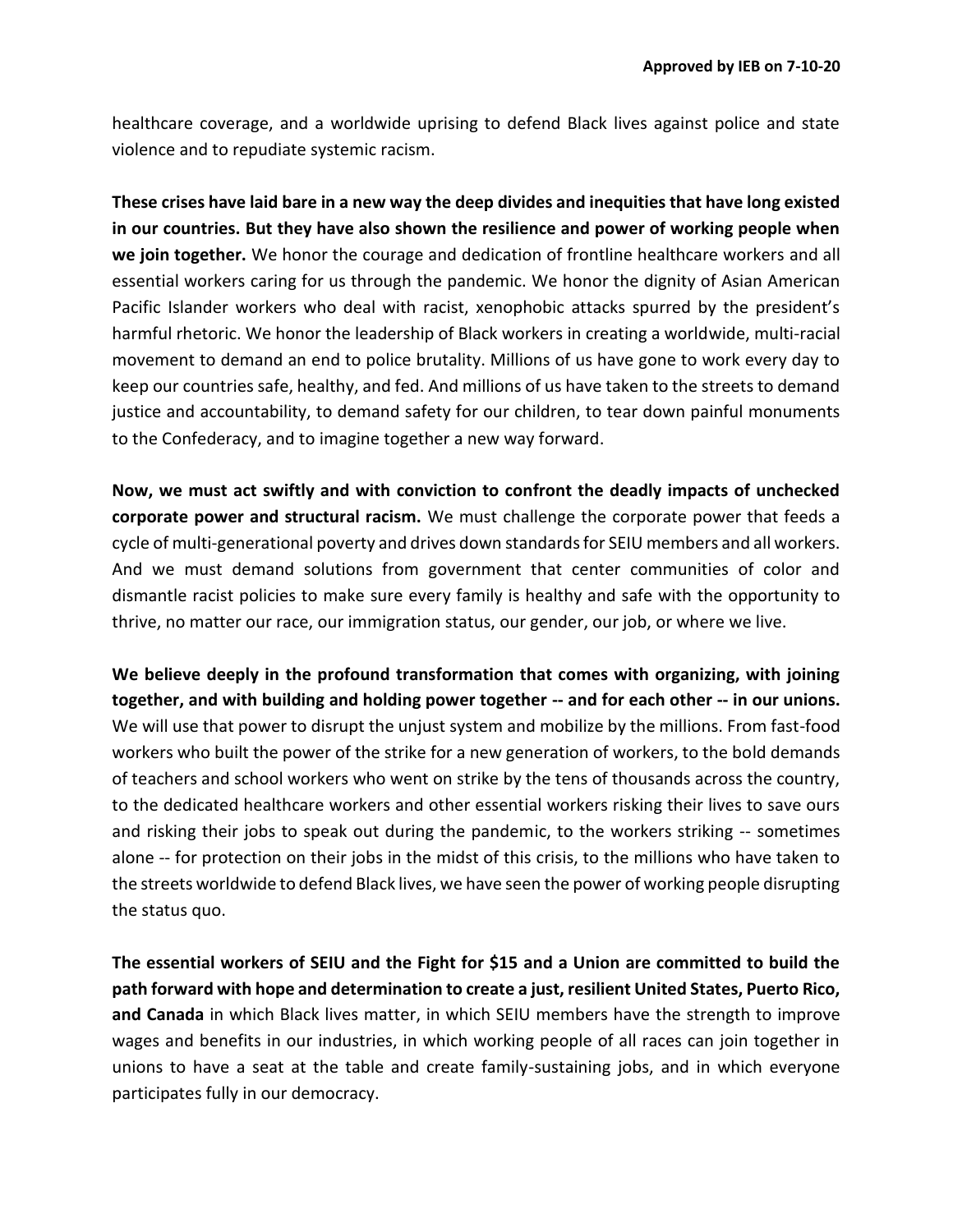**We call for a reckoning on our nation's economy and democracy to disrupt centuries of racism and colonialism, generations of corporate exploitation, and decades of anti-union attacks.** We refuse to go back to a normal that never worked for working people. We demand immediate, sweeping action by major industries, corporations, and the government to secure the health, safety and long-term economic well-being of working people no matter where we work, our race, or our immigration status. We must rewrite the rules to create the next generation of unions that will transform the lives of millions of workers and build the power we need to achieve justice for all.

**In this moment of crisis, we need immediate, transformative solutions to move our countries forward.** We must rise to this once-in-a-lifetime challenge to fundamentally transform our politics, economy and society. We must fuel disruption, invest in creative, large-scale worker organizing and activity, drive bold demands to build stronger local unions and, together with our partners, rewrite the rules to build worker power and win racial and economic justice.

**Therefore, we will accelerate our work to unite millions of workers into unions across employers and geographies to build power and to ensure a multi-racial democracy that wins justice for all. We will take immediate action to win now and to lay the foundation for our longterm fight. We will:**

- 1. **Drive an anti-racist agenda and actions.** We must take action to combat the deadly impacts of structural racism in America's economy and democracy. We must come together across race to challenge corporate power so that the private sector contributes to our communities and our country rather than extracting resources and labor without accountability. And we must demand solutions from government that center communities of color and dismantle racist policies that hurt us all to make sure every family is healthy, safe, and secure, no matter our race, our job, or where we live. To demand justice for Black workers and workers of every race, we will continue to align with and provide material support to the Movement for Black Lives and Black-led partner organizations.
- 2. **Win breakthroughs on Unions for All**. Every working person, no matter our race or immigration status, must have the opportunity to join unions across industries and regions to improve wages and working conditions. We will win breakthroughs in long term care, cleaning/security, and fast-food -- industries impacted heavily by the COVID-19 pandemic and the economic depression. We will use our state power and organizing muscle to win sectoral victories through legislative or executive action. We will insist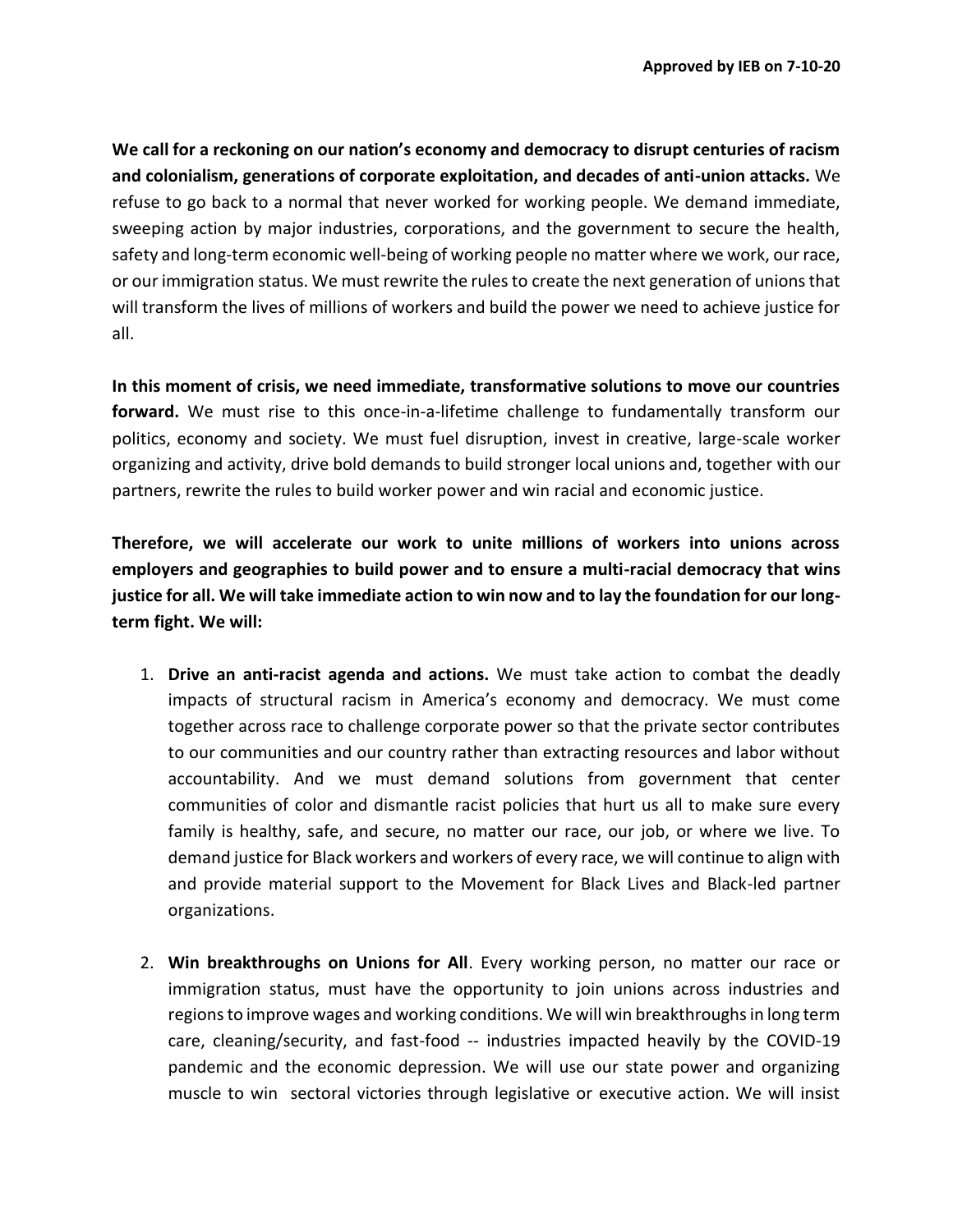every candidate and elected official adopt a transformative agenda that directly addresses race, immigration, jobs, healthcare, and climate, and hold them to a higher standard to specifically write rules that make it possible for all workers to join unions to ensure a just and fair economy.

- 3. **Fight for everyone's right to vote freely, safely, and without impediment to win in November and lay the foundation for a true, multi-racial democracy.** To rebuild our nation, we must restore the effectiveness of government and rebuild public confidence in it -- and we must win up and down the ballot in November. We will execute comprehensive campaigns to ensure voters of all races, in every ZIP code, can vote freely, safely, and easily by mail and in person. We will combat voter purges, fraudulent, fearmongering messaging, and closures of polling locations in communities of color. We will inspire members and infrequent votes of color to turn out to vote for racial, economic, healthcare, immigrant, and climate justice. And we will impact redistricting in 2021 to end racist and partisan gerrymandering that has systematically disenfranchised communities of color.
- 4. **Empower every member leader, and ensure every member is connected as we create new spaces to grow our movement.** We will increase our use of digital tools and our creativity to reach and move members and workers. We will equip members with the tools to organize their coworkers and communities, invest in creating new, online spaces for our movement, and continue to innovate new ways to lift up worker voices. Every member will have a digital avenue to engage, and every non-member will have a digital way to join. In the face of unrelenting attacks from anti-worker organizations, we will recruit new hires and non-members to keep our union strong. We will emerge from this crisis a more sustainable and dynamic organization to fight for our vision of a just society.

**We commit to drive the fight to win Unions for All, so that every worker can join a union no matter where they work; to build a multi-racial democracy in which everyone can participate, no matter where they are from or what color they are; and to build a leader-rich, anti-racist SEIU, driven by a new generation of worker leaders united in strong local unions.** Through these core commitments, we will build power in states and provinces that leads to power on the national level to win justice for all in the years ahead: racial justice, economic justice, healthcare justice, immigration justice, and climate justice.

**In this moment as always, SEIU members and working people united in the Fight for \$15 and a Union know the power of joining together in a union.** Through our unions we lift up our families and communities, grow our political power, and drive our fights for racial and economic justice